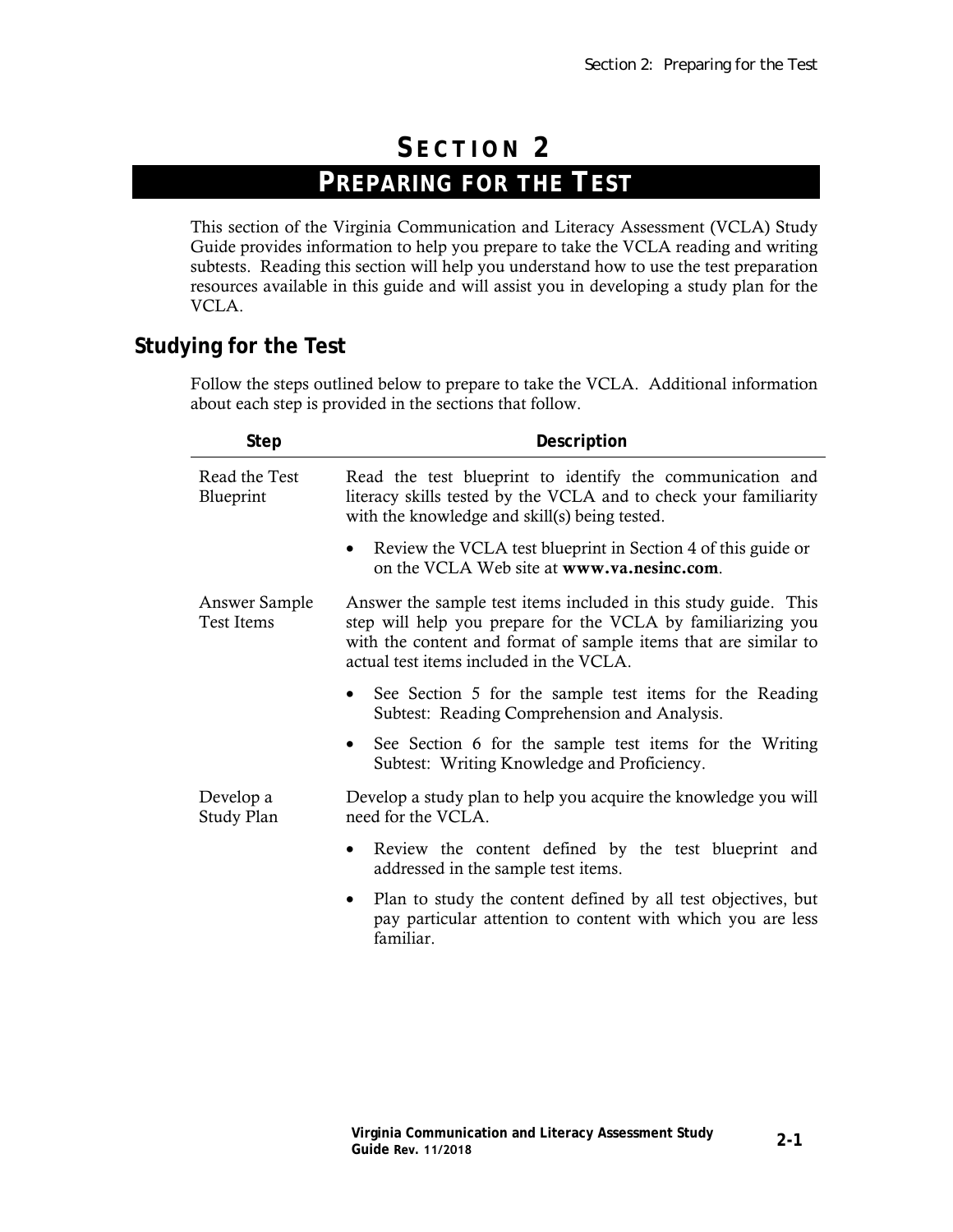| <b>Step</b>                 | Description                                                                                                                                         |
|-----------------------------|-----------------------------------------------------------------------------------------------------------------------------------------------------|
| Use Additional<br>Resources | Identify and take advantage of additional resources to help you<br>study for the VCLA.                                                              |
|                             | • Consult Section 7 of this study guide for a list of other<br>resources to assist you in preparing for the VCLA.                                   |
|                             | • Review "Test-Taking Tips" in this section of the study guide<br>to develop effective strategies to employ during the VCLA<br>test administration. |

#### **Read the Test Blueprint**

The first step in preparing for the VCLA is to identify the information the test will cover. The test blueprint for this assessment is the **only** source of this information. You should read through the entire set of test objectives to get a general grasp of the material the test covers. The test blueprint is available on the VCLA Web site at **www.va.nesinc.com** and in Section 4 of this guide.

Once you have a broad grasp of the test content, read each objective and its descriptive statements carefully to get a more specific idea of the knowledge and skills you will be required to demonstrate on the test. When you have become familiar with the test objectives, make a list of those test objectives about which you feel you know the least. In addition, refer to "Structure of the Test" in Section 1 for information on the number and type of test items covering each subtest. Use this review of the test objectives and test structure to set priorities for your study time.

The structure of the VCLA test blueprint is as follows:

- Subtests—The VCLA comprises two separate subtests, the reading subtest and the writing subtest. The subtests represent the main content areas as specified by the Virginia communication and literacy requirements as approved by the Board of Education, June 22, 2005. Together the two subtests indicate the main communication and literacy skills that an entry-level public school teacher in Virginia needs to have.
- Objectives—Each subtest of the VCLA is defined by two or more test objectives. Objectives are broad, meaningful statements of the knowledge and skills required for an entry-level teacher in Virginia public schools. The objectives, as a whole, define the content of each subtest.
- Descriptive statements—The descriptive statements provide more detailed information about the content of the objective by including examples of the types of communication and literacy skills covered by the objective.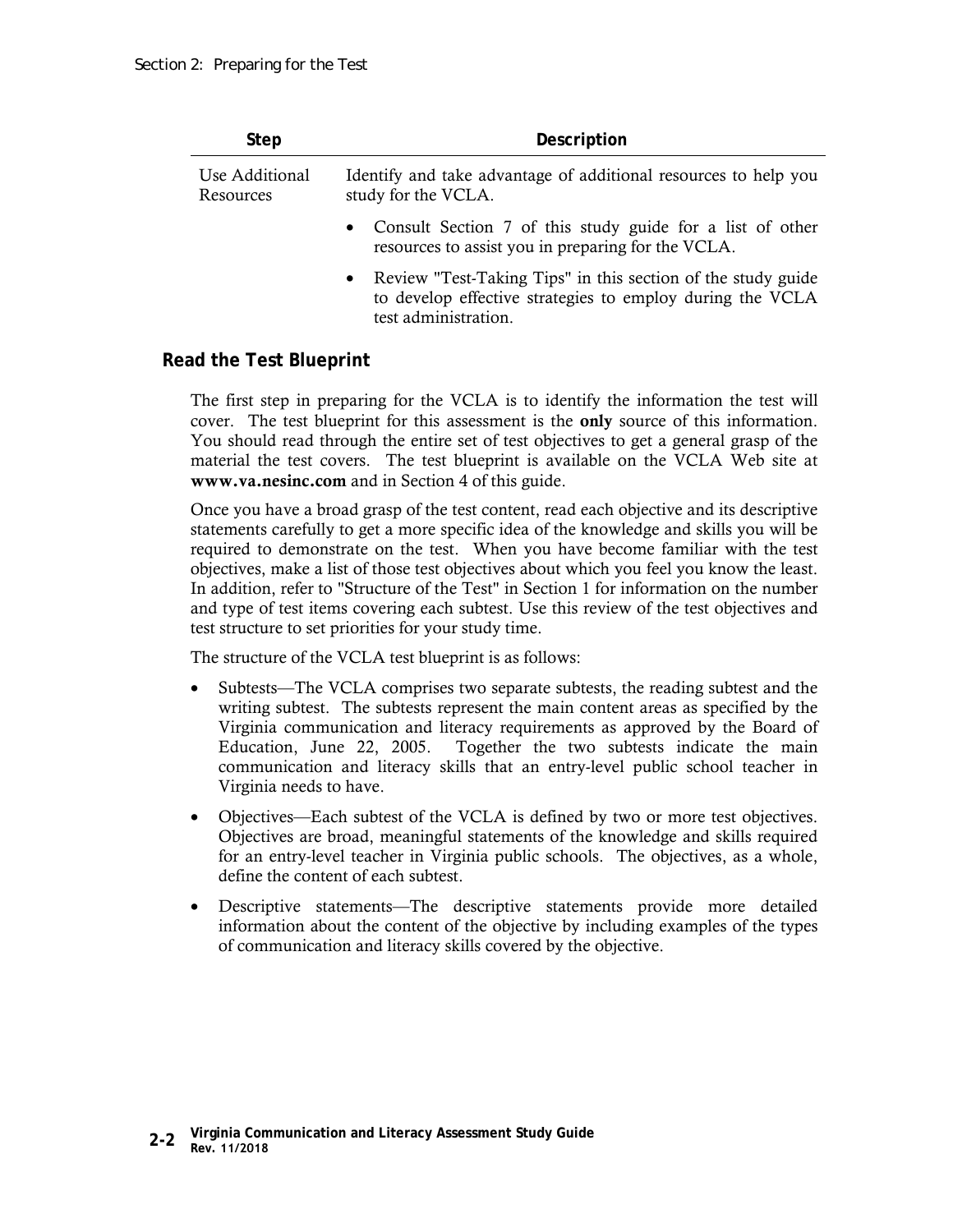The following excerpt from the VCLA test blueprint illustrates the content and format of the VCLA subtests.

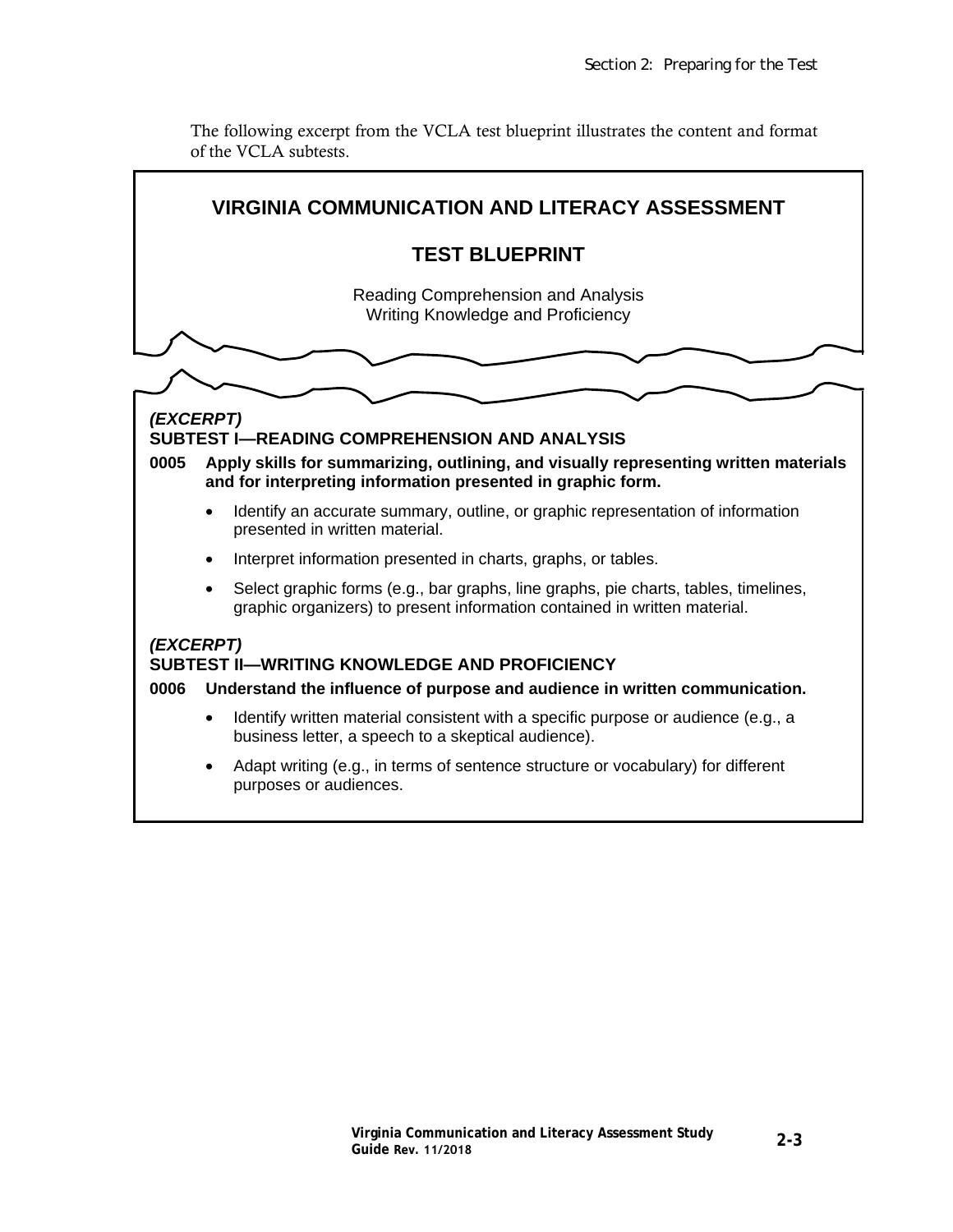#### **Answer the Sample Test Items**

After you have become familiar with the test objectives, try to answer the sample test items included in this study guide for the VCLA subtest(s) you are planning to take. Set aside ample time for this exercise. If possible, answer the sample test items in a quiet room that simulates the testing environment. You may wish to note the time it takes you to complete the set of sample items. Recall, however, that each actual VCLA subtest contains approximately 40 multiple-choice items and the writing subtest includes additional short-answer items and writing assignments.

Sample test items for the VCLA reading subtest are contained in Section 5 of this study guide. Sample test items for the VCLA writing subtest are contained in Section 6 of this study guide. In each section, an answer key reports the correct response for each sample multiple-choice item along with a brief rationale for the correct response. A sample of a strong response is provided for each sample shortanswer item and writing assignment.

#### **Use Additional Resources**

Consider additional resources you may use in studying the content defined by the test objectives in the VCLA test blueprint. The most appropriate resources may well be your basic language arts textbooks. You may wish to consult your class notes and other assignments; appropriate textbooks; and publications from local, state, and national professional organizations.

There are many books available on study skills that you may wish to review. Some people find it helpful to study with other people who will be taking the same test. If you are comfortable with this approach, consider forming or joining a study group for people who are preparing to take the VCLA.

Section 7 of this study guide contains a short list of preparation resources for the VCLA.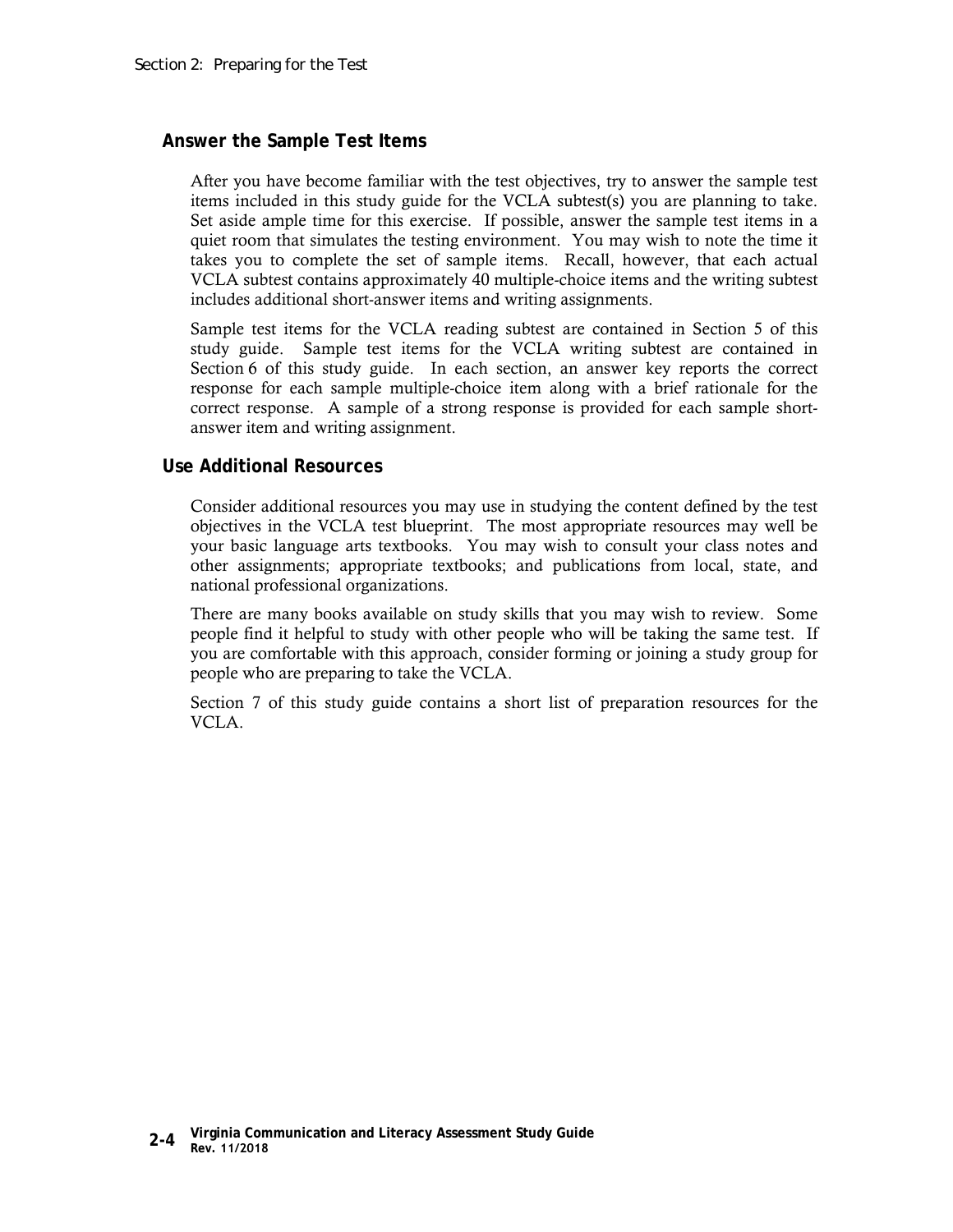## **Test-Taking Tips**

Many factors are important when preparing for the VCLA test administration. This section provides suggestions for preparing for the experience of the test administration, as well as strategies that may contribute to your success and confidence during the test session.

| Tip                         | Description                                                                                                                                                                                                                                                                                                                                                                        |
|-----------------------------|------------------------------------------------------------------------------------------------------------------------------------------------------------------------------------------------------------------------------------------------------------------------------------------------------------------------------------------------------------------------------------|
| <b>Start Early</b>          | Report to your assigned test site no later than the scheduled<br>$\bullet$<br>reporting time.                                                                                                                                                                                                                                                                                      |
|                             | Make sure to leave plenty of time to have a good meal or snack<br>$\bullet$<br>beforehand; and arrive on time so that you are relaxed and<br>ready to begin the test when instructed to do so.                                                                                                                                                                                     |
| <b>Dress</b><br>Comfortably | Wear layers of clothing that you can easily remove or add on<br>(for example, a sweater or sweatshirt). This will allow you to<br>make personal adjustments for fluctuations in room or body<br>temperature.                                                                                                                                                                       |
|                             | Wear soft-soled shoes to avoid disturbing other candidates when<br>you leave your seat.                                                                                                                                                                                                                                                                                            |
| <b>ID</b> Policy            | You must bring to the test center one piece of current,<br>government-issued identification (such as a driver's license)<br>printed in English, in the name in which you registered, bearing<br>your photograph and signature. (To learn more, click on "The<br>Day of the Test" then "Review the complete Identification<br>Policy" on the VCLA Web site at www.va.nesinc.com.)   |
| Follow<br>Directions        | At the beginning of the test and throughout, follow all directions<br>$\bullet$<br>carefully.                                                                                                                                                                                                                                                                                      |
|                             | Please see the "Prepare" section of the VCLA Web site for<br>$\bullet$<br>more information.                                                                                                                                                                                                                                                                                        |
| Tutorial<br>Preview         | Candidates can access a tutorial preview on the VCLA Web site.<br>$\bullet$<br>The tutorial preview provides sample screens from the on-screen<br>tutorial which candidates will receive at the computer-based<br>testing center. The tutorial demonstrates how to navigate<br>through the test, how to indicate answers, and how to use the<br>features of a computer-based test. |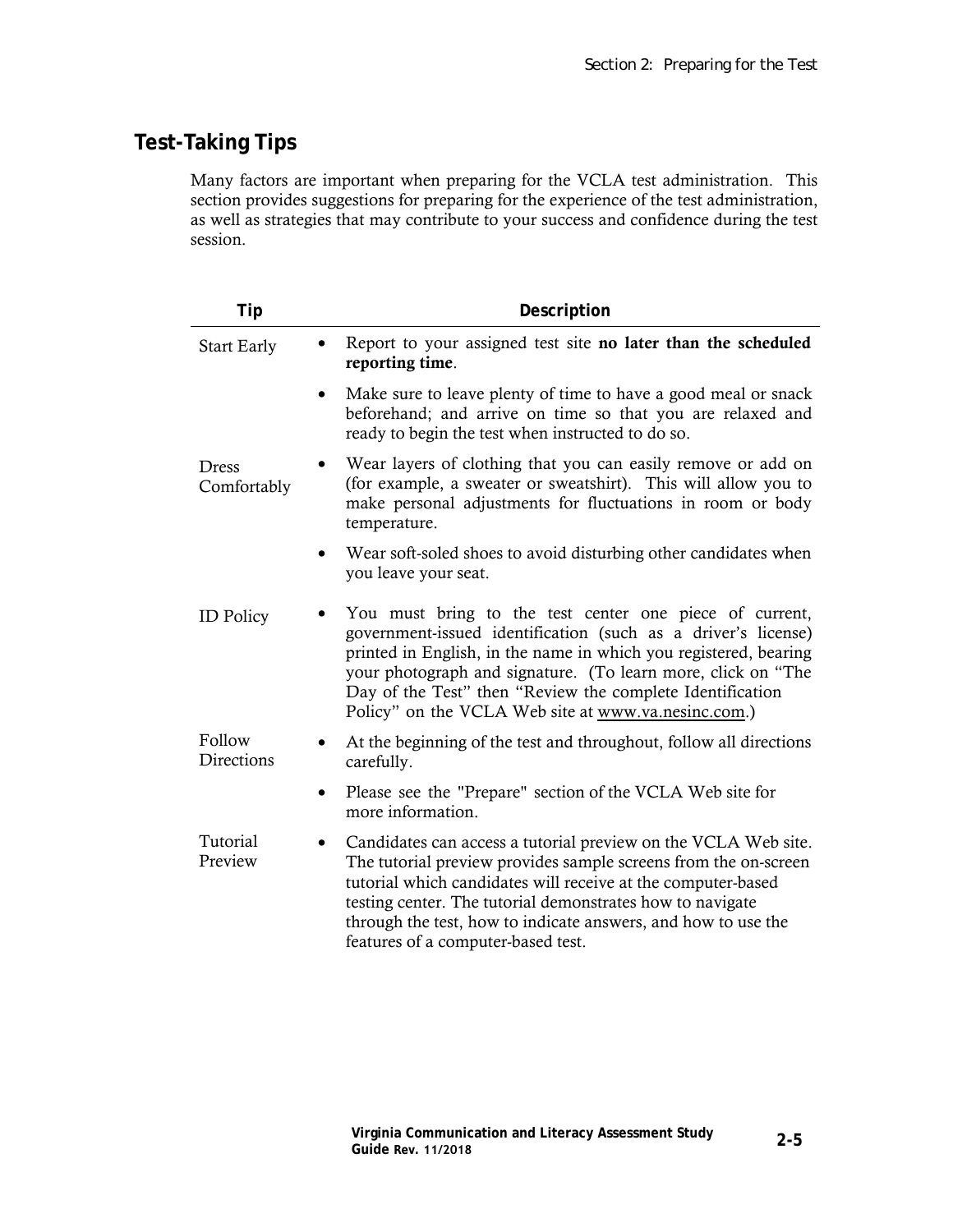| Tip               | Description                                                                                                                                                                                                                                                |
|-------------------|------------------------------------------------------------------------------------------------------------------------------------------------------------------------------------------------------------------------------------------------------------|
| Pace Your<br>Work | Each test session is four hours long. The test schedule is<br>designed to allow sufficient time for most candidates to<br>complete the test.                                                                                                               |
|                   | Before starting the test, review the number of test items and set a<br>٠<br>pace for answering them.                                                                                                                                                       |
|                   | You may find that you need less time than the four hours<br>provided, but be prepared to stay for the entire time.                                                                                                                                         |
|                   | Do not make any other commitments for this time period that<br>may cause you to work more quickly than you should.                                                                                                                                         |
|                   | Do not spend a lot of time on a test item that you cannot answer<br>promptly; skip that item and move on. If you skip a test item,<br>flag it for review so that you can return to it later.                                                               |
| Read              | Read the directions and the test items carefully.                                                                                                                                                                                                          |
| Carefully         | Read all response options.                                                                                                                                                                                                                                 |
|                   | Remember that the multiple-choice test items call for the "best<br>$\bullet$<br>answer." Do not choose the first response option that seems<br>reasonable; read and evaluate all choices to find the best answer.                                          |
|                   | Read the test items carefully to understand what they ask.<br>$\bullet$                                                                                                                                                                                    |
|                   | Do not skim the test items in an effort to save time; you may<br>misread key words and select the wrong answer or spend more<br>time than needed on a test item.                                                                                           |
|                   | Read the test items carefully. The test items are designed to be<br>straightforward, not tricky.                                                                                                                                                           |
| Choose<br>Wisely  | As you read through the multiple-choice item response options,<br>try to find the best answer. If you cannot quickly determine the<br>best answer, try to eliminate as many of the options as possible.<br>Then, select from the remaining answer choices. |
|                   | Your score on each subtest will be based on the number of<br>multiple-choice items you have answered correctly, and, for the<br>writing subtest, in combination with your scores on the short-<br>answer items and writing assignments.                    |
|                   | There is no penalty for incorrect multiple-choice item answers;<br>therefore, it is better to select an answer than not to respond at<br>all.                                                                                                              |